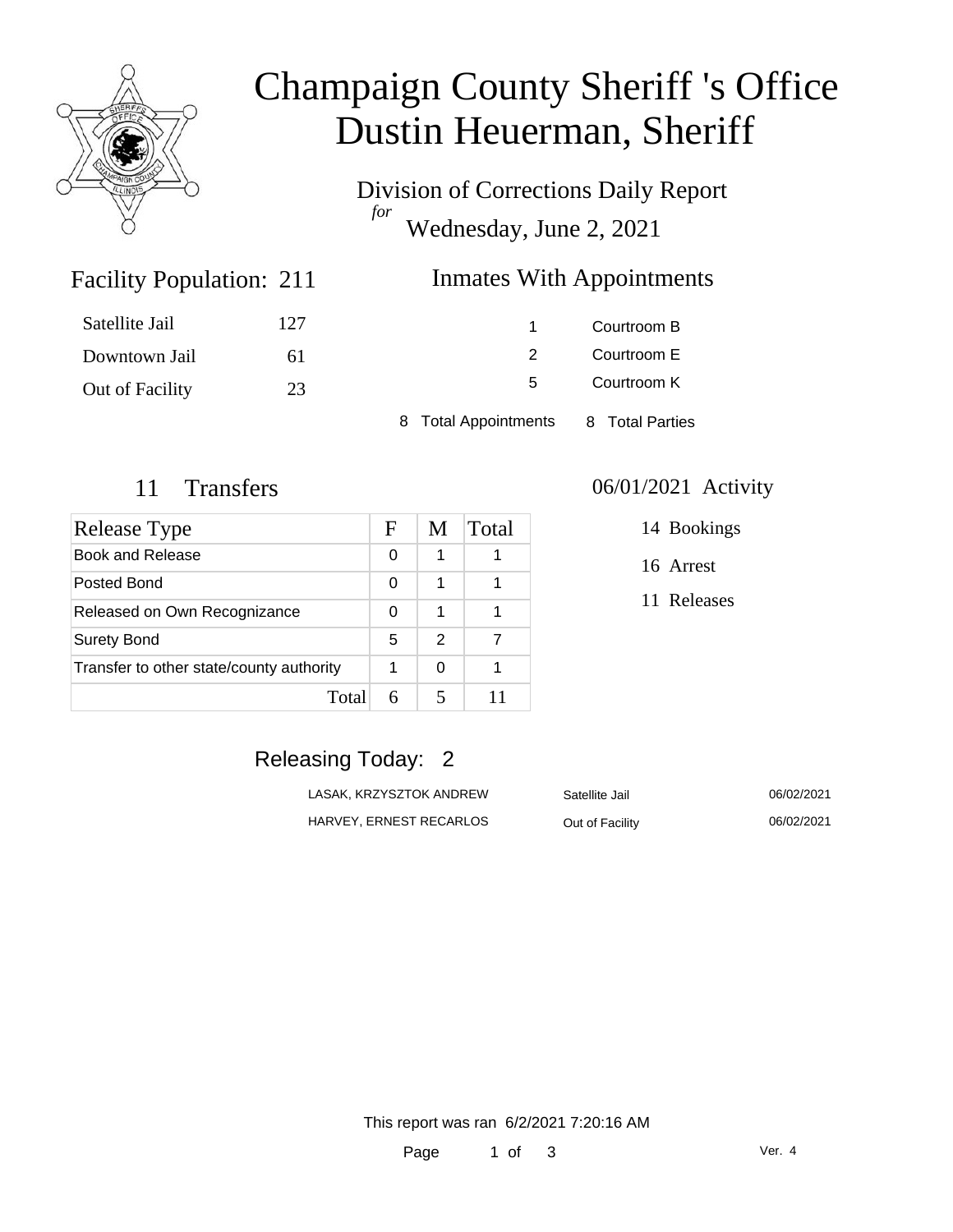

# Champaign County Sheriff 's Office Dustin Heuerman, Sheriff

Division of Corrections Daily Report *for* Wednesday, June 2, 2021

#### Custody Status Count

- Electronic Home Dentention 21
	- Felony Arraignment 5
	- Felony Pre-Sentence 6
		- Felony Pre-Trial 125
	- Felony Sentenced CCSO 2
	- Felony Sentenced IDOC 29
	- Felony Sentenced Other 1
		- Hold Other 1
		- Hold Sentenced IDOC 2
		- Misdemeanor Pre-Trial 9
			- Petition to Revoke 3
			- Remanded to DHS 5
	- Traffic Sentenced CCSO 2
		- Total 211

This report was ran 6/2/2021 7:20:16 AM